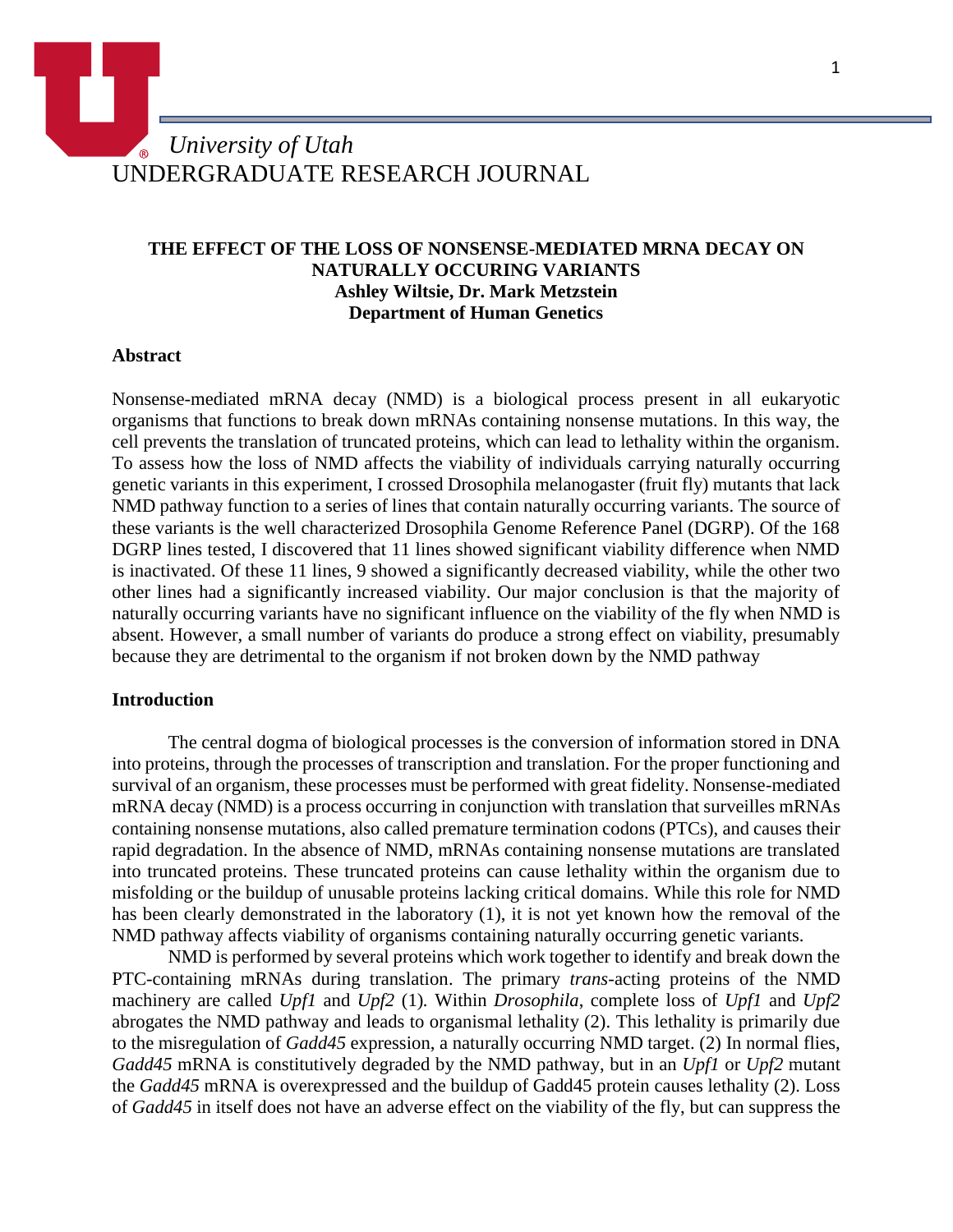lethality observed in *Upf1* and *Upf2* mutants. Thus, by using *Gadd45* mutants to abrogate the main effector of NMD mutant lethality, I can identify other effects of loss of NMD on viability.

My primary goal of this project was to understand how the loss of NMD affects the viability of flies contain naturally occurring genetic variants. Outside a lab environment, most organismsincluding humans- contain naturally occurring variants. Variants are differences between the genomes of organisms of the same species, and potentially lead to different interactions between NMD and mRNA. Currently, NMD has only been analyzed in lab bred stocks, which due to inbreeding and lack of selective pressures, are genetically homogeneous. As a source of variation, I used the flies of the *Drosophila* Genome Reference Panel (DGRP) (3). The DGRP comprises of *Drosophila* stocks in which individual females were obtained from the wild and interbred for 20 generations to generate independent isogenic lines, each carrying a unique set of variants. Sequence analysis showed each line contains about 50,000 single nucleotide polymorphisms (SNPs) different from the *Drosophila* Reference Genome. Of those 50,000 SNPs, approximately a hundred were found to be nonsense variants and will likely be NMD substrates.

#### **[Materials](http://writing.colostate.edu/guides/page.cfm?pageid=1562&guideid=83) and Methods**

To test the viability of polymorphisms in the absence of NMD, I performed crosses between each DGRP line and a double mutant of *Upf2* and *Gadd45.* (Fig. 1) Each cross produced two different male genotypes that portrayed different phenotypic characteristics: the *Upf2/Y; Gadd45/+* flies are white eyed and represent the flies with an absence of NMD. The other genotype, *FM7i/Y; Gadd45/+*, are flies phenotypically characterized by red Bar (narrow) eyes. These are *Upf2<sup>+</sup>* , so the viability is still controlled by the expression of NMD. The *Gadd45* mutant in each genetic background leads to partial rescue of NMD mutant lethality. Each cross of the lines was performed until at least 100 offspring were scored. Viability rates were determined using a ratio of collected white eyed (NMD mutant) males over the total males collected from the cross.

#### **Figure 1:**



**Figure 1:** Cross performed between each DGRP lines and the NMD mutant. *Upf225G* is a mutant which greatly reduces the NMD pathway function; *Gadd45<sup>F17</sup>* nullifies the expression of *Gadd45*, partially suppressing the lethality caused by losing NMD. *FM7i* is a balancer used in the cross. The black text represents the genes obtained from NMD mutant lab stock while turquoise represents the variants obtained from the DGRP lines. *Upf2* is located on the X chromosome so only hemizygous mutant males were scored.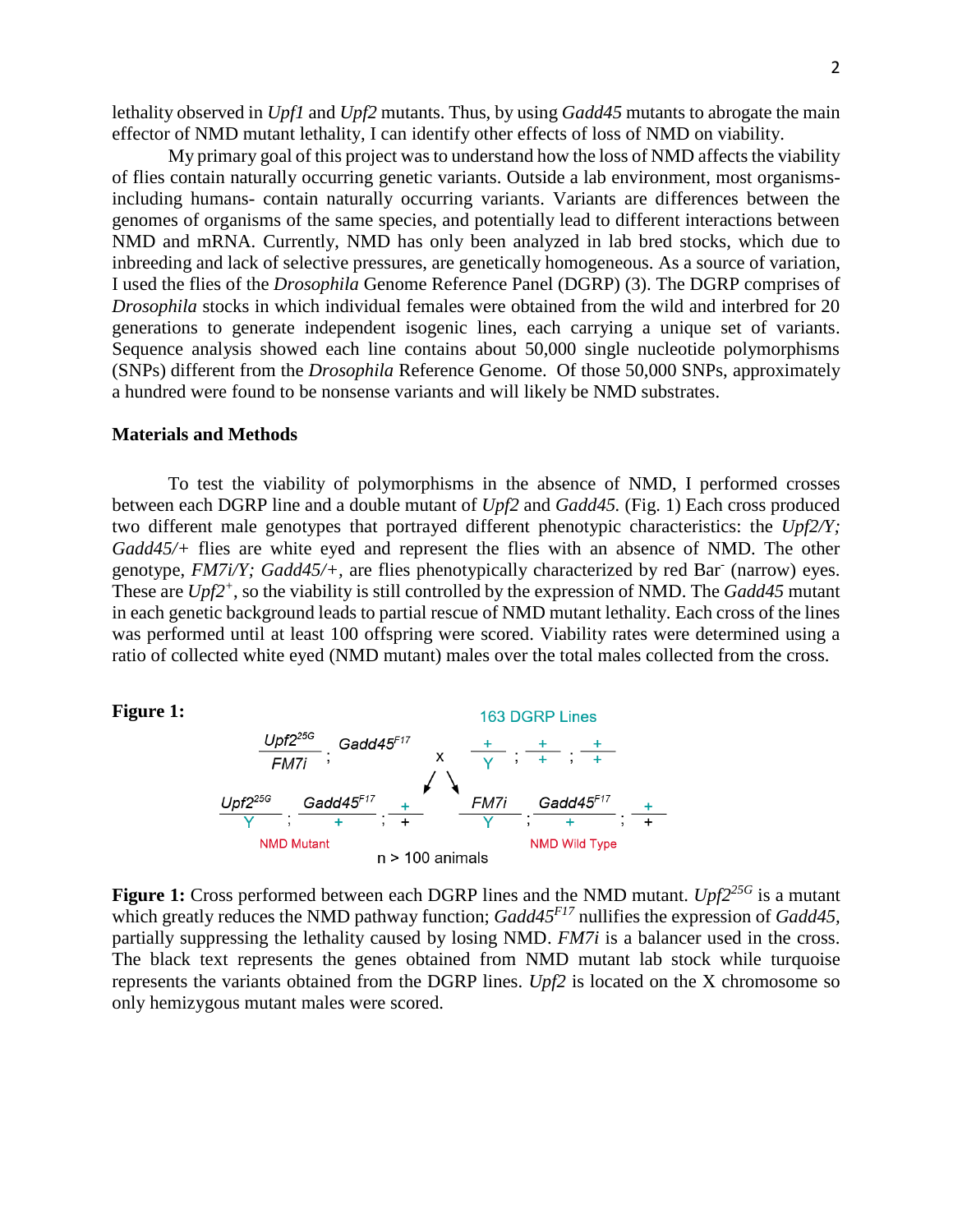## **[Results](http://writing.colostate.edu/guides/page.cfm?pageid=1563&guideid=83)**

To assess the viability of variants within the DGRP lines, I took advantage of a mutation of *Upf2* called *Upf225G* . *Upf225G* is a hypomorphic mutation which greatly reduces the NMD pathway within the fly, but allows some survival, and thus allows the assessment of the change of viability. As a hemizygote male (*Upf2* is on the X chromosome),  $Up f 2^{25G}$  has about a 15% viability. When heterozygous, a null mutation of *Gadd45* increases *Upf225G* viability to ~45%, thus allowing me to more efficiently detect reduction or increase of viability.

I counted at least 100 animals from each cross, allowing for the detection of small (up to  $\sim$ 20%) changes in viability. For each line, the data was used to determine which of the 168 lines crossed possessed a significant change in survival. Using binomialstatistical analysis, I determined that only 11 lines had significant viability differences from the average 46% viability rate. I found a large majority of the flies clustered around the average viability suggesting that most truncated proteins produced by losing NMD do not cause overt lethality (Fig. 2).



**Figure 2:** Blue bars on the graph represent the number of lines associated with each given viability rates. The red bars represent the lines with significantly lower or higher viability in comparison to the average viability. It can be seen that most lines cluster around the average viability of 46%, showing that most naturally occurring variants do not cause lethality within organisms lacking the NMD pathway.

11 lines show significant deviation from the average; 9 lines had decreased viability, with two of these lines showing a very strong decreased viability. The other two significant lines were found to have an increase in viability, one a strongly so (Fig. 2).

# **[Discussion](http://writing.colostate.edu/guides/page.cfm?pageid=1565&guideid=83)**

Before this study, a possible requirement for NMD in repressing potentially deleterious naturally occurring variants had not been experimentally tested. My results reveal for the first time that most naturally occurring variants do not lead to dominant detrimental effects on viability within organisms lacking NMD pathway function. Thus, in contrast to previous assumptions, (4), I conclude NMD is unlikely to play a major role in shaping the genome evolution in the fly.

One caveat to my experimental design is that variants in the RAL lines I used are known to be homozygous viable, due to the 50 generations of interbreeding used to create the lines. Thus, it is possible that recessive lethal alleles (not present in RAL lines) can be converted to lethal dominant mutations when the NMD pathway is lost. To test this possibility, I will examine variants obtained from naturally occurring heterozygous flies to test the true effects of the loss of NMD pathway function on the viability rates of naturally occurring variants.